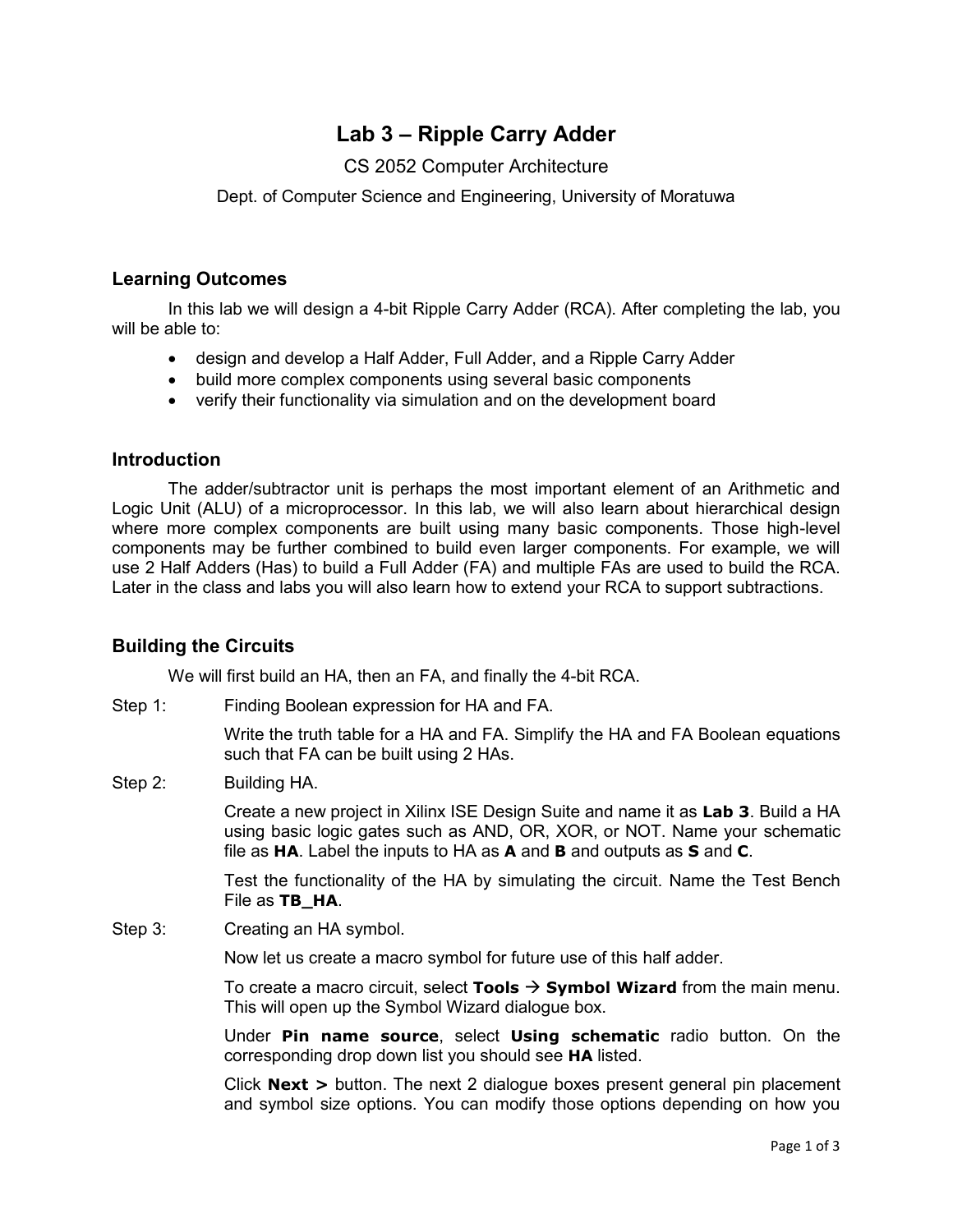want the schematic symbol to appear. The final dialogue box gives you a preview of the symbol, given the settings you have selected. Click **Finish** to finalize the symbol.

Save changes to the current schematic editor session before closing the schematic file and return to the Project Navigator main window.

Step 4: Building FA.

Create a new schematic file and save it as **FA**. Now you should see **HA** listed as one of the symbols.

Using one or more HAs and basic logic gates build an FA. Label the inputs to FA as **A**, **B**, and **C\_in** and outputs as **S** and **C\_out**.

Test the functionality of the FA by simulating the circuit. Name the Test Bench File as **TB\_FA**.

Create a new symbol and name it as **FA**.

Step 5: Build a 4-bit RCA.

Create a new schematic file and save it as **4\_RCA**. Now build a 4-bit RCA using multiple FAs. Label the inputs to RCA as **A0-A3**, **B0-B3**, and **C\_in**. Label the outputs as **S0-S3** and **C\_out**.

Simulate the RCA and make sure it functions correctly. Name the Test Bench File as **TB\_4\_RCA**. It is not essential to try all the possible combinations of inputs. Instead, you should at least try the following input combinations:

- Consider the 6 digits of your index number. Then convert your index number to binary. Then take 4 Least Significant Bits (LSBs) and add them with the next 4 LSBs. Then try the next set of 4-bits (ignore any remaining bits). For example, suppose your index number is 123456R. Then its binary representation is 01 1110 0010 0100 0000 (ignoring the check digit). Then try  $0000 + 0100$  and  $0010 + 1110$ .
- Also try  $0101 + 1011$  and  $0111 + 1111$
- Any 4 other unique combinations
- Step 6: Connecting inputs and outputs.

Input and output pins are connected only to the top-level design which is the RCA. Therefore, first we have to set our RCA as the Top Design Unit. Select **RCA** from the Sources window. Then use **Source**  $\rightarrow$  **Set as Top Model** from the main menu. Now we are ready to assign pins.

Connect switches SW0-SW3 as the inputs **A0-A3** and SW4-SW7 as the inputs **B0-B3**. Connect outputs **S0-S3** to LED LD0-LD3 and **C\_out** to LED LD7. Connect **C\_in** to ground.

Step 7: Test on BASYS2.

Generate the programming file (i.e., bitstream) and load it to the BASYS2 board.

Change the switches on the BASYS 2 and verify the functionality of your RCA (check the output of LEDs).

Demonstrate the circuit to the instructor and get the Lab Completion Log singed.